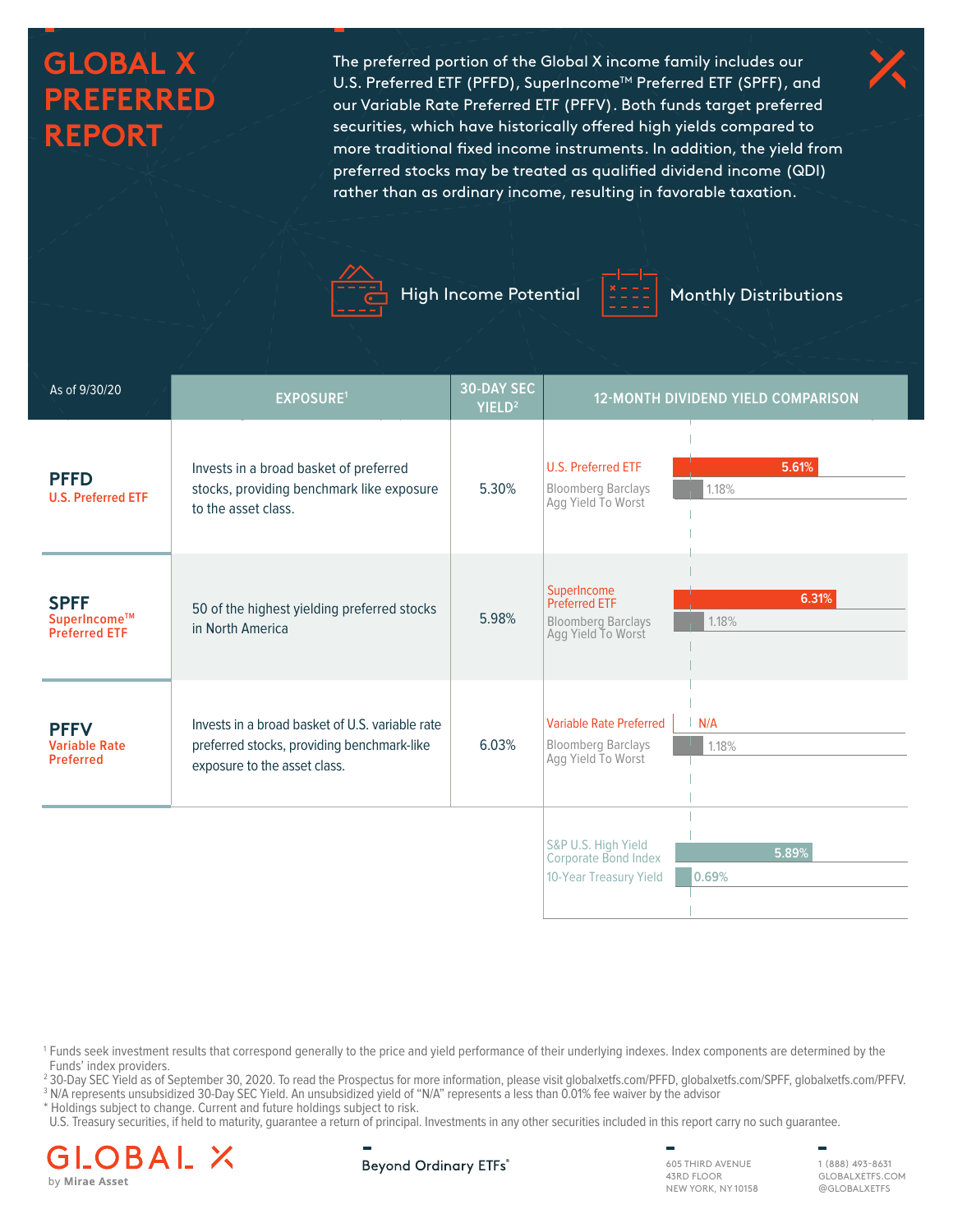

#### STANDARD PERFORMANCE

|                                                                                    |               | <b>Fund Information</b> |                      | <b>Yields</b>                             |                                         |                                        |  |  |  |
|------------------------------------------------------------------------------------|---------------|-------------------------|----------------------|-------------------------------------------|-----------------------------------------|----------------------------------------|--|--|--|
| As of 9/30/20                                                                      | <b>Ticker</b> | <b>AUM</b>              | <b>Expense Ratio</b> | <b>Distribution</b><br>Yield <sup>2</sup> | 12-Month<br>Dividend Yield <sup>3</sup> | 30-Day<br><b>SEC Yield<sup>4</sup></b> |  |  |  |
| <b>Global X U.S. Preferred ETF</b><br>Inception Date 09/11/2017                    | <b>PFFD</b>   | \$733 m                 | $0.24\%/0.23\%/1$    | 5.38%                                     | 5.61%                                   | 5.30%                                  |  |  |  |
| Global X SuperIncome™<br><b>Preferred ETF</b><br>Inception Date 07/16/2012         | <b>SPFF</b>   | \$182 m                 | 0.58%                | 6.23%                                     | 6.31%                                   | 5.98%                                  |  |  |  |
| <b>Global X Variable Rate</b><br><b>Preferred ETF</b><br>Inception Date 06/22/2020 | <b>PFFV</b>   | \$2.6 m                 | 0.25%                | 5.75%                                     | <b>NA</b>                               | 6.03%                                  |  |  |  |

|                                                                 | <b>Performance</b>  |                             |          |        |                                                  |  |  |  |  |
|-----------------------------------------------------------------|---------------------|-----------------------------|----------|--------|--------------------------------------------------|--|--|--|--|
| As of 9/30/20                                                   |                     | <b>Since Fund Inception</b> | 1-Year   | 5-Year | <b>Annualized Since</b><br><b>Fund Inception</b> |  |  |  |  |
|                                                                 | <b>NAV</b>          | 16.72%                      | 4.05%    | $\sim$ | 5.19%                                            |  |  |  |  |
| <b>Global X U.S. Preferred ETF</b><br>Inception Date 09/11/2017 | <b>Market Price</b> | 17.63%                      | 4.43%    | ٠      | 5.46%                                            |  |  |  |  |
|                                                                 | <b>PLCR Index</b>   | 17.49%                      | 4.27%    | $\sim$ | 5.42%                                            |  |  |  |  |
| Global X SuperIncome™                                           | <b>NAV</b>          | 28.58%                      | $-0.11%$ | 2.77%  | 3.11%                                            |  |  |  |  |
| <b>Preferred ETF</b>                                            | <b>Market Price</b> | 31.09%                      | 0.27%    | 2.82%  | 3.35%                                            |  |  |  |  |
| Inception Date 07/16/2012                                       | <b>SPPEYN Index</b> | 35.05%                      | 0.35%    | 3.29%  | 3.73%                                            |  |  |  |  |
| <b>Global X Variable Rate</b><br><b>Preferred ETF</b>           | <b>NAV</b>          | 5.29%                       | ٠        | $\sim$ | ۰.                                               |  |  |  |  |
|                                                                 | <b>Market Price</b> | 5.23%                       | ۰        | ٠      |                                                  |  |  |  |  |
| Inception Date 06/22/2020                                       | <b>PFTF Index</b>   | 5.38%                       | ۰.       | $\sim$ | ۰                                                |  |  |  |  |

**The performance data quoted represents past performance. Past performance does not guarantee future results. The investment return and principal value of an investment will fluctuate so that an investor's shares, when sold or redeemed, may be worth more or less than their original cost and current performance may be lower or higher than the performance quoted. For performance data current to the most recent month end, please call 1.888.493.8631, or visit globalxetfs.com.**

|               |                          |                          | <b>Coupon Breakdown</b> |                          |                          |      | <b>PAR Amount</b> |       |                   |        |          |       |           | <b>Next Call Date (Years)</b> |       |               |       |                        |
|---------------|--------------------------|--------------------------|-------------------------|--------------------------|--------------------------|------|-------------------|-------|-------------------|--------|----------|-------|-----------|-------------------------------|-------|---------------|-------|------------------------|
| As of 9/30/20 | <b>Fixed</b>             |                          | Floating Variable       | Other<br>Variable        | \$10                     | \$25 | \$50              | \$100 | \$250             | \$1000 | $\leq$ 1 | $1-2$ | $2-3$ 3-5 |                               | $5-7$ | $ 7-10  > 10$ |       | <b>Not</b><br>Callable |
| <b>PFFD</b>   | 76%                      | 4%                       | 20%                     | $\overline{\phantom{0}}$ | $\overline{\phantom{0}}$ | 80%  | 7%                | 2%    | $\qquad \qquad -$ | 11%    | 29%      | 7%    | 11%       | 32%                           | 2%    | 1%            | 0%    | 20%                    |
| <b>SPFF</b>   | 49%                      | $\overline{\phantom{0}}$ | 51%                     | $\overline{\phantom{a}}$ | 1%                       | 85%  | 6%                | 2%    | -                 | 6%     | 32%      | 9%    | 4%        | 36%                           | 2%    | 4%            | $0\%$ | 15%                    |
| <b>PFFV</b>   | $\overline{\phantom{0}}$ | 13%                      | 84%                     | 2%                       | $\qquad \qquad -$        | 100% | -                 | -     | -                 | -      | 16%      | 12%   | 17%       | 44%                           | 9%    | 6%            | 0%    | 1%                     |

Numbers may not add to 100% due to rounding.

1 Expense Ratio: Pursuant to an Expense Limitation Agreement, the Adviser has contractually agreed to reimburse or waive fees and/or limit Fund expenses to the extent necessary to assure that the operating expenses of the Fund will not exceed 0.23% of the Fund's average daily net assets per year until at least April 1, 2021 2 Distribution Yield: The annual yield an investor would receive if the most recent fund distribution remained the same going forward. The yield represents a single distribution

from the fund and does not represent total return of the fund. The distribution yield is calculated by annualizing the most recent distribution and dividing by the NAV. 312-Month Dividend Yield: The yield an investor would have received if they had held the fund over the last twelve months assuming the most recent NAV. The 12-Month yield is calculated by summing any income distributions over the past twelve months and dividing by the NAV.

4 30-Day SEC Yield: A standard yield calculation developed by the Securities and Exchange Commission that allows for fairer comparisons among funds. This figure reflects the interest earned during the period after deducting the fund's expenses for the period.



### **Beyond Ordinary ETFs<sup>®</sup>**

605 THIRD AVENUE 43RD FLOOR NEW YORK, NY 10158

1 (888) 493-8631 GLOBALXETFS.COM @GLOBALXETFS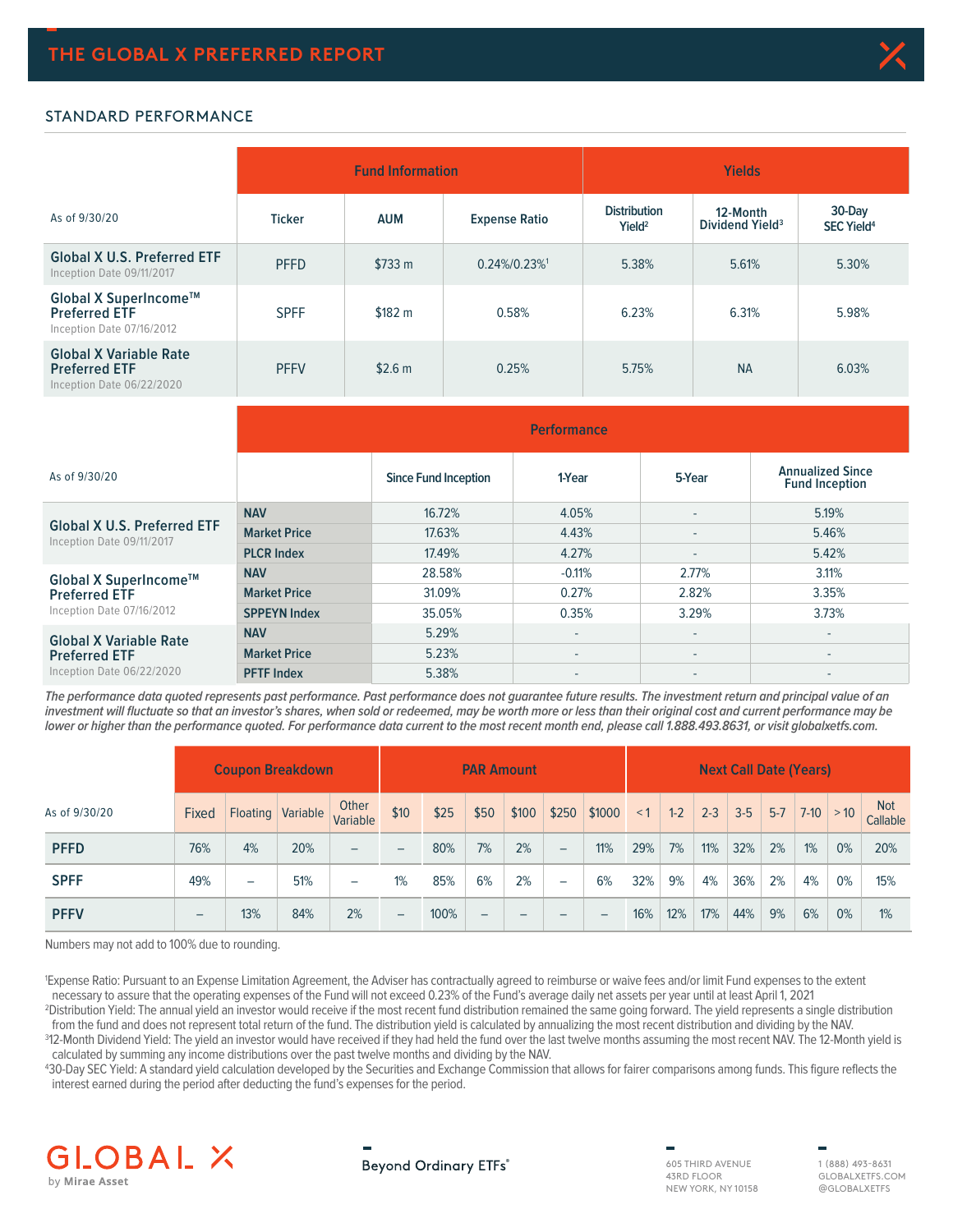## **THE GLOBAL X PREFERRED REPORT**



|               |                    | <b>Duration</b>        | <b>Convexity</b>   | <b>Cumulative</b><br><b>Preferreds %</b> |     |
|---------------|--------------------|------------------------|--------------------|------------------------------------------|-----|
| As of 9/30/20 | Option<br>Adjusted | Non-Option<br>Adjusted | Option<br>Adjusted | Non-Option<br>Adjusted                   |     |
| <b>PFFD</b>   | 2.98               | 4.03                   | 1.21               | 0.83                                     | 31% |
| <b>SPFF</b>   | 2.15               | 3.18                   | 0.06               | 0.45                                     | 42% |
| <b>PFFV</b>   | 2.84               | 2.70                   | 0.00               | 0.12                                     | 33% |

### **PFFD**

## **Component Credit Rating<sup>1,2</sup>**



- 276 of PFFD's 290 components received a rating from at least one of the three major credit rating agencies (S&P, Moody's, and Fitch).
- 48% of the components which were rated by at least one ratings agency had an investment grade rating.

| <i>*Top 10 Securities<sup>1</sup></i> | Weight<br>in Fund |
|---------------------------------------|-------------------|
| Wells Fargo & Co 7.50%                | 3.03%             |
| Broadcom Inc 8.00%                    | 2.85%             |
| Bank Of America Corp 7.25%            | 2.61%             |
| GMAC Capital Trust 6.065%             | 1.52%             |
| Danaher Corp 4.75%                    | 1.39%             |
| Citigroup Capital XIII                | 1.37%             |
| Nextera Energy Inc 5.279%             | 1.33%             |
| JPMorgan Chase & Co 6.00%             | 1.16%             |
| Wells Fargo & Co 4.75%                | 1.16%             |
| JPMorgan Chase & Co 5.75%             | 1.06%             |

**\*Top 10 Securities1 Weight** 

Broadcom Inc 8.00% 5.71% GMAC Capital Trust 6.065% 5.58%<br>Avantor Inc. 6.25% 4.05%

HSBC Holdings PLC 6.2% 3.75%<br>U.S. Bancorp 6.5% 3.40% U.S. Bancorp 6.5% 3.40%<br>
JPMorgan Chase & Co 6.15% 3.25% JPMorgan Chase & Co 6.15% 3.25%<br>Bank Of America Corp 6.2% 3.12% Bank Of America Corp 6.2% 3.12%<br>Athene Holding 6.35% 2.86% Athene Holding 6.35% 2.86%<br>Citigroup Capital 6.875% 2.83% Citigroup Capital 6.875% 2.83%<br>Wells Fargo & Co 6.625% 2.63%

Avantor Inc. 6.25%

Wells Fargo & Co 6.625%

**in Fund**

### **PFFD Rolling 12 Month Distributions² Rolling 12-Month Distributions\***



## **SPFF**

#### **Component Credit Rating<sup>1,2</sup>**



- 37 of SPFF's 49 components received a rating from at least one of the three major credit rating agencies (S&P, Moody's, and Fitch).
- 24% of the components which were rated by at least one ratings agency had an investment grade rating.

## **PFFV**

#### **Component Credit Rating<sup>1,2</sup>**



- 61 of PFFV's 94 components received a rating from at least one of the three major credit rating agencies (S&P, Moody's, and Fitch).
- 28% of the components which were rated by at least one ratings agency had an investment grade rating.

| <i>*Top 10 Securities<sup>1</sup></i> | Weight<br>in Fund |
|---------------------------------------|-------------------|
| Wells Fargo & Co 5.85%                | 4.20%             |
| Citigroup Inc 6.875%                  | 3.86%             |
| <b>PNC Financial Services 6.75%</b>   | 3.77%             |
| Goldman Sachs 4.00%                   | 2.91%             |
| US Bancorp 6.50%                      | 2.56%             |
| Citigroup Inc 7.125%                  | 2.49%             |
| Goldman Sachs 5.50%                   | 2.48%             |
| Bank Of America Corp 6.45%            | 2.43%             |
| Wells Fargo & Co 6.625%               | 2.20%             |
| Morgan Stanley 5.85%                  | 2.14%             |

#### **Rolling 12-Month Distributions\***



#### **PFFV Rolling 12 Month Distributions²**  $$0.12$ \$0.14 **Rolling 12-Month Distributions\***



1 Global X, 9/30/2020

<sup>2</sup> Credit Quality Methodology: All rated securities are rated by S&P, Moody's, and/or Fitch. If a security is rated by more than one of these organizations, the lowest rating assigned is considered for this analysis.

 $^\ast$  Holdings subject to change. Current and future holdings subject to risk.

Ratings are measured on a scale that generally ranges from AAA (highest) to D (lowest).

## BAI by Mirae Asset

#### **Beyond Ordinary ETFs<sup>®</sup>**

605 THIRD AVENUE 43RD FLOOR NEW YORK, NY 10158